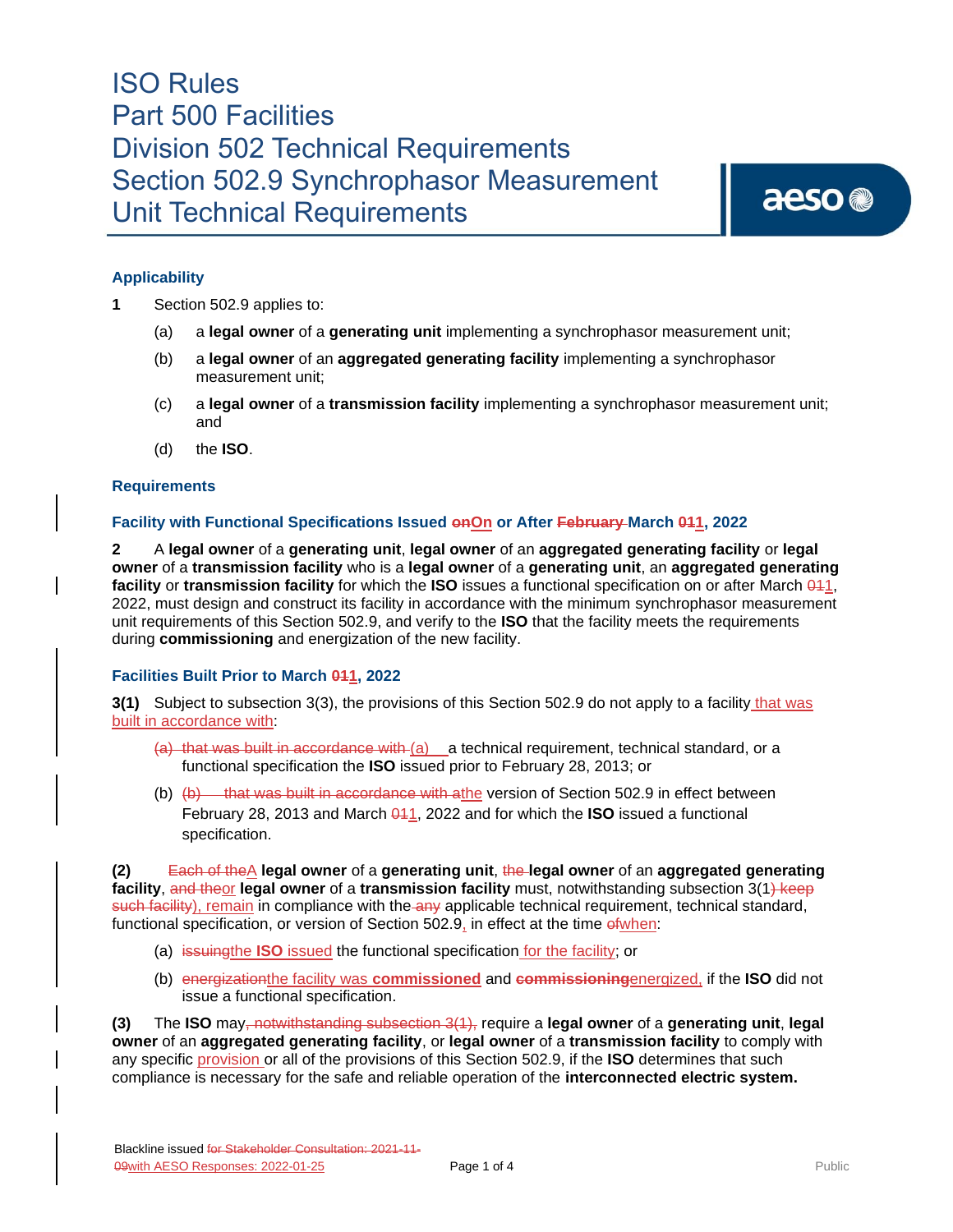## **Functional Specification**

**4** The **ISO** must, in accordance and generally consistent with this Section 502.9*,* approve a written functional specification containing details, work requirements and specifications for the implementation of a synchrophasor measurement unit for a facility.

#### **Synchrophasor Measurement Unit Functionality**

**5** Each of the **legal owner** of a **generating unit**, **legal owner** of an **aggregated generating facility** and **legal owner** of a **transmission facility** implementing a synchrophasor measurement unit, must meet the functionality requirements, data requirements, data format requirements and communication requirements set out in the Institute of Electrical and Electronics Engineers *IEEE Standard C37.118.1a– 2014 – Synchrophasors measurementsIEEE Standard for Synchrophasor Measurements for Power Systems* and *IEEE Standard* C37.118.2-2011 - *IEEE Standard for Synchrophasors Data Transfer for Power Systems* specific to a synchrophasor measurement unit.

#### **Synchrophasor Measurement Unit Signal Names**

**6** The **ISO** must provide each **legal owner** of a **generating unit**, **legal owner** of an **aggregated generating facility** and **legal owner** of a **transmission facility** with the Institute of Electrical and Electronics Engineers *IEEE Standard C37.118.2-2011 – IEEE Standard for Synchrophasors Data Transfer for Power Systems* compliant synchrophasor measurement unit signal names and the appropriate data format, including the company identifier, device identifier and the necessary formatting.

#### **Data Storage and Streaming**

**7(1)** Subject to subsection 7(2), eachEach of the **legal owner** of a **generating unit**, **legal owner** of an **aggregated generating facility** and **legal owner** of a **transmission facility** must collect and continuously store the synchrophasor measurement unit data for 1 year from the date the synchrophasor measurement unit data was collected., unless the data is being streamed to the AESO pursuant to subsection 7(2).

**(2)** A **legal owner** of a **generating unit**, **legal owner** of an **aggregated generating facility** or **legal owner** of a **transmission facility**<sub> $\tau$ </sub> required to implement a synchrophasor measurement unit, as determined by the **ISO**, must stream the data to the **ISO**.

**(3)** The **legal owner** of a **generating unit, legal owner** of an **aggregated generating facility** or **legal owner** of a **transmission facility** may, within 1 year of streaming the data to the **ISO**, obtain the data from the **ISO** upon written request.

**(4)** The **ISO** must, if it receives a request as set out in subsection 7(3), provide the data to the **legal owner** of a **generating unit**, **legal owner** of an **aggregated generating facility** or **legal owner** of a **transmission facility** within 10 **business days**.

**(5)** The **ISO** must store any data streamed pursuant to subsection 7(2) for 1 year.

#### **Suspected Failure or Malfunction of a Synchrophasor Measurement Unit**

**8(1)** A **legal owner** of a **generating unit**, **legal owner** of an **aggregated generating facility** or **legal owner** of a **transmission facility** must, if it identifies or suspects a failure or malfunction of a synchrophasor measurement unit or any of its components, notify the **ISO** as soon as practicable but not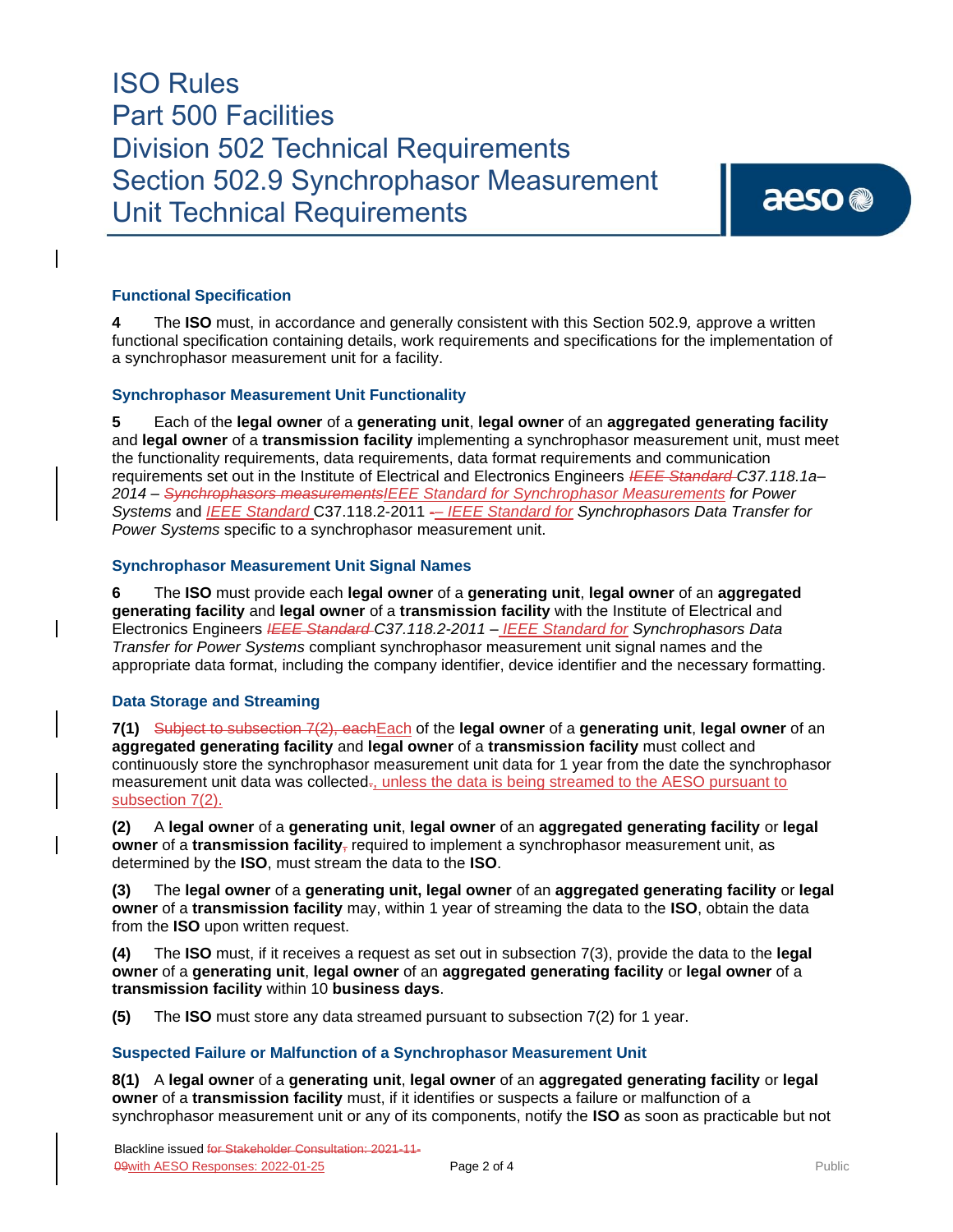later than<sup>1</sup>than 1 **business day** after identifying the suspected malfunction or failure.

**(2)** The **ISO** must, if it identifies or suspects a failure or malfunction of a synchrophasor measurement unit or any of its components, notify the applicable **legal owner** of a **generating unit**, **legal owner** of an **aggregated generating facility** or **legal owner** of a **transmission facility** as soon as practicable, but not later than 1 **business day**, after identifying the suspected failure.

**(3)** Each of the **legal owner** of a **generating unit**, **legal owner** of an **aggregated generating facility** and **legal owner** of a **transmission facility** must provide the **ISO** with the date it expects to investigate the suspected failure or malfunction of the synchrophasor measurement unit or any of its components which, in the case of an investigation in response to a notification under subsection 8(2), must be within 2 **business days** of receiving the **ISO**'s notification.

**(4)** The **legal owner** of a **generating unit**, **legal owner** of an **aggregated generating facility** or **legal owner** of a **transmission facility** must, if it is unable to test the synchrophasor measurement unit or any of its components on the expected date provided under subsection 8(3), provide the **ISO** with the revised date.

**(5)** The **legal owner** of a **generating unit**, **legal owner** of an **aggregated generating facility** or **legal owner** of a **transmission facility** must, after testing the synchrophasor measurement unit or any of its components, confirm if there is a failure or malfunction with the synchrophasor measurement unit or not and notify the **ISO** with the results of the test.

**(6)** The **legal owner** of a **generating unit**, **legal owner** of an **aggregated generating facility** or **legal owner** of a **transmission facility** must, if the results of the test indicated that the synchrophasor measurement unit or any of its components have failed, provide the **ISO** with the date that the **market participant** expects to repair or replace the synchrophasor measurement unit.

**(7)** The **legal owner** of a **generating unit**, **legal owner** of an **aggregated generating facility** or **legal owner** of a **transmission facility** must, if the synchrophasor measurement unit or any of its components are not repaired or replaced by the date provided under subsection 8(6), provide the **ISO** with a revised date.

**(8)** The **legal owner** of a **generating unit**, **legal owner** of an **aggregated generating facility** or **legal owner** of a **transmission facility** must notify the **ISO** when the synchrophasor measurement unit or any of its components have been repaired or replaced.

### **As-Built Drawing**

**9** A **legal owner** of a **generating unit**, **legal owner** of an **aggregated generating facility** or **legal owner** of a **transmission facility** implementing a synchrophasor measurement unit, or required by the **ISO** to implement a synchrophasor measurement unit, must provide the **ISO** with an as-built engineering stamped 3 line drawing or a record representing the as-built installation, indicating:

- (a) the voltage transformer and current transformer connections through to the synchrophasor measurement unit; and
- (b) the voltage transformer and current transformer accuracy class.

### **Revision History**